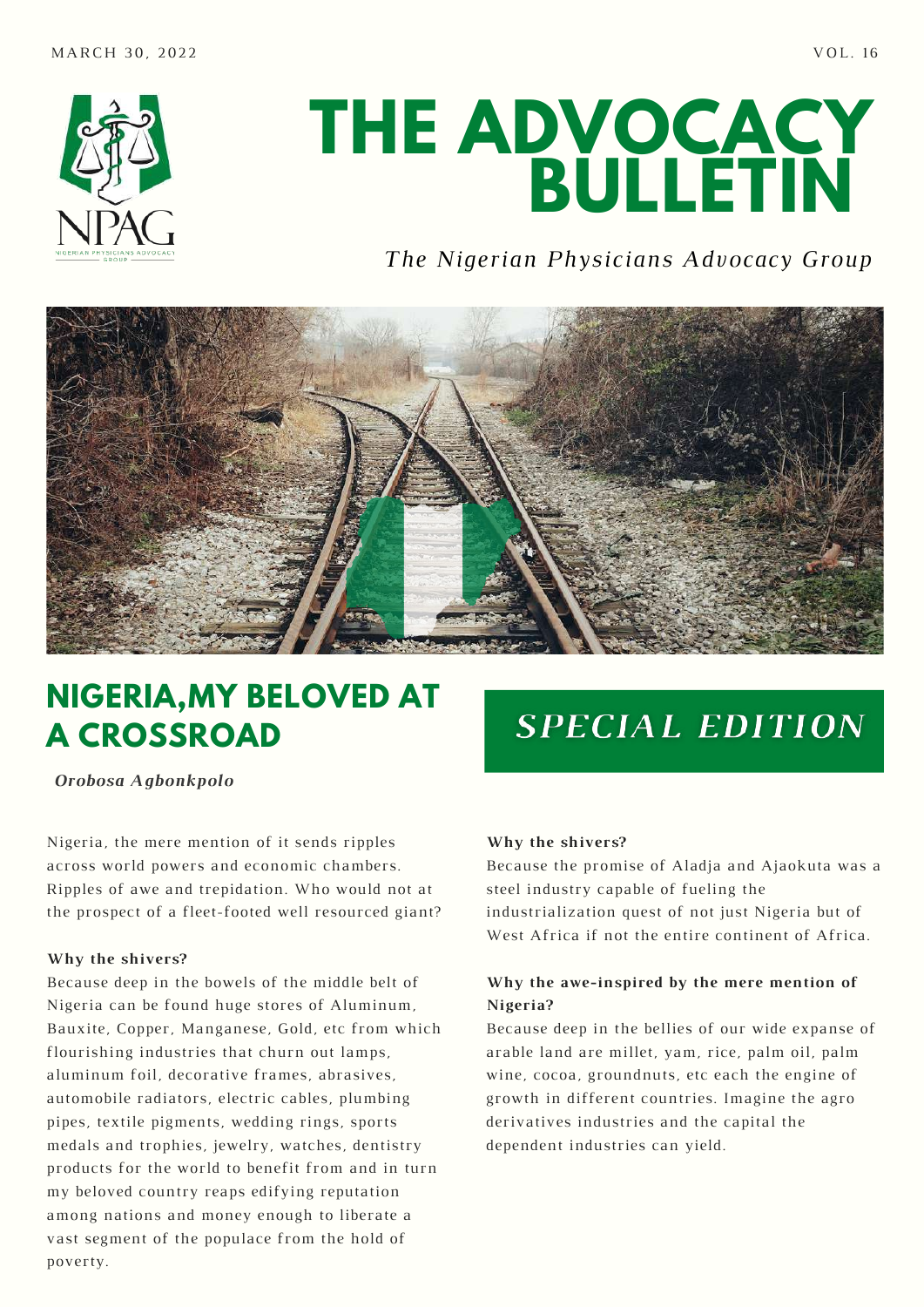#### **Why the jitters?**

Because deep in the bowels of Oloibiri, Agbami, Bonga, Bomu, Akpo, Bonny lies per the benevolence of God almighty, huge reserves of good quality black gold, aka oil enough to render Nigeria and her neighbor's energy sufficient, exceedingly rich and lead us into the post-carbon fuel energy era. Enough to fuel an allencompassing petrochemical industry like Saudi Arabia and Brunei and Libya until the nefarious forces of the West decimated Libya. Such a vibrant industry would have saved our land the egregious expenditure of petrol products importation of \$46.5 Billion in 2016,\$49.5Billion in 2017,\$73.8 Billion in 2018, and \$93.9 Billion in 2019 from France, Belgium, and the Netherlands reflectively.

m-

#### **Why the shudders among our erstwhile conquerors?**

By mere numerical parameters, Nigeria at 200 million people if the census is to be believed is almost the total combination of Gr Britain (67million), France (67million), Germany (80million). Not an aging population. No! Nigeria`s population like much of Africa is a young, boisterous, enterprising, driven people endowed with irrepressibility in whose lexicon impossible exists not. They see their likes on their streets with excellence a recurrent theme in their colleges and in the soccer teams and working their ways through their manufacturing plants. No wonder the shivers know soon when their respective nations get their act together, Nigeria, Africa, and the Blackman will be unstoppable. Despite her prodigious potential, Nigeria is a clay-footed giant though still well endowed in human and material resources.

Ð

Once a nation upon whose predicted ascendancy lay the hope of the black race, it now deservedly objects of ridicule and apt study in national impasse and underachievement. Expectedly, the world now increasingly looks to Kagame's Rwanda as the light of the Blackman and where Blackman's true renaissance and retooling will be birthed. In 60+yrs into being a nation, we have not managed to develop an inspirational ethos that uniformly evokes national pride. Rulership has been mostly for narrow individual enrichment and one region`s dominance over the other regions with ebbing of the regional disbalance, not insight. Once upon a time, Nigeria had the good fortune of quotable national leaders like Awolowo, Balewa, Azikiwe, Tarka, Aminu Kano whose speeches of hope and promise of true emancipation we learned to memorize and regurgitate as we did speeches of Leopold Senghor, Patrice Lumumba, Nkrumah, Nyerere, the heroes of our independence struggles and our eventual liberation. We quoted our leaders with the same fervor as we quoted Martin Luther King Jr, JFK, or read the quotes of Chairman Mao Tse Tun in the Chinese Communist Revolution manifesto. Our young hearts twitched with tall and lofty dreams for Africa and the Blackman catching up and surpassing our erstwhile colonialists as India has done. There was a time when we walked with our shoulders and heads held straight and high with palpable pride.

A look at today's cadre of rulership in all of Nigeria, whether a casual or an exhaustive examination, the inexorable conclusion is a disheartening dearth of inspirational rulers. Who we now call rulers to command only our disdain. Who is the usually idealistic youth that will be inspired by a ruler who pilfered the commonwealth enough to boast he is richer than a state while Maroko and Ajegunle slums still dot the region under his watch while in the same period, China churned out bullet trains and liberated 300 million of its citizens out of poverty. What inspirational quotes will come from an erstwhile highly placed politician who used his position to stymie all competitions to acquire major stakes in our National parastatals in the infamous privatization scheme carried out from his high office? Without the proverbial rudder, our national ship is adrift in the mighty ocean of nation-building without discernible purpose and direction. With a taciturn, aloof, and ethnoreligious bigot as a pretend conductor, our collective aspirations do not echo in the aspirational mantra. Instead, we are a cacophony, not a symphony. Without a welldiscerned vision manifest in a national ethos that runs in the veins of every Nigerian, we remain 200 million "nations" pulling in sundry directions while the whole is diminished.